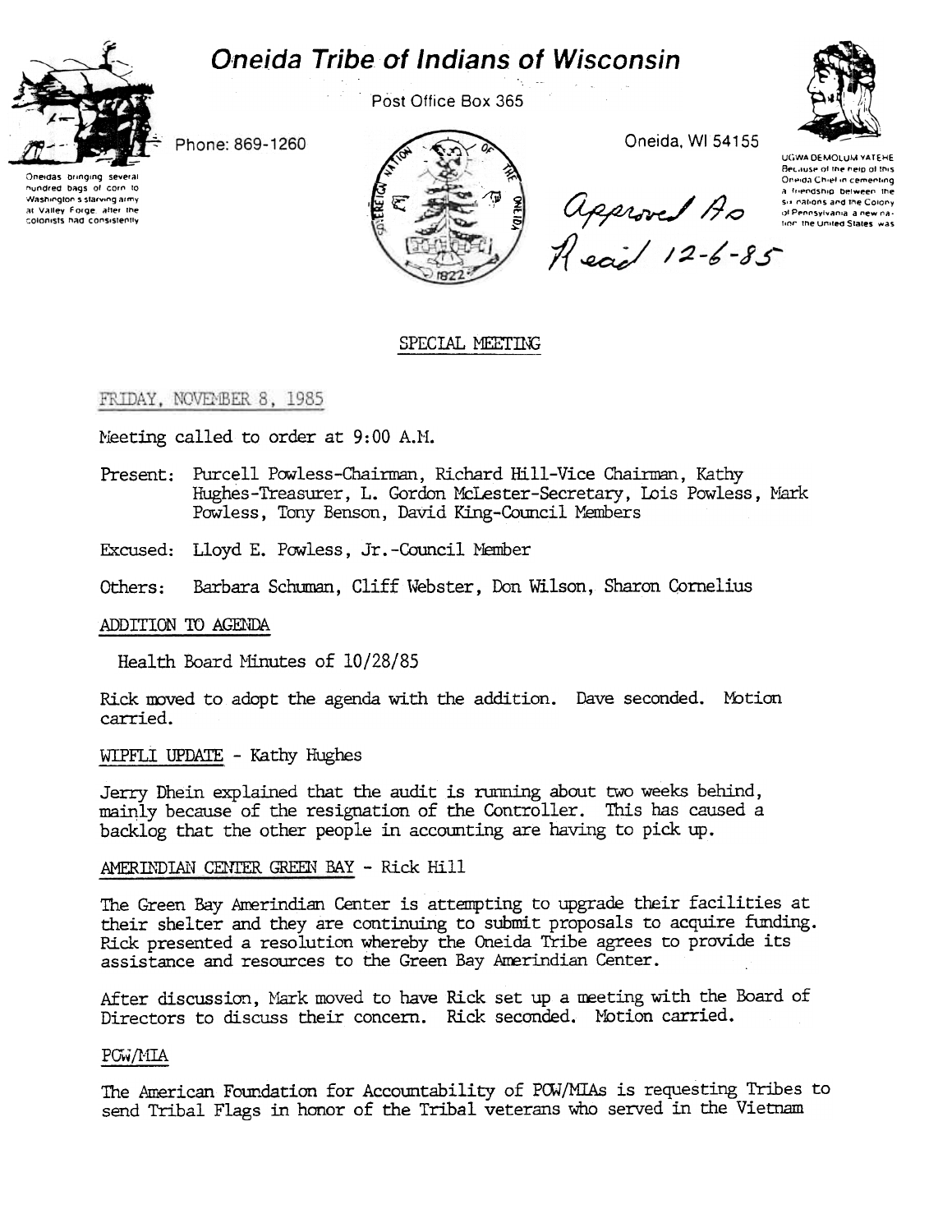ONEIDA TRIBE OF INDIANS OF WISCONSIN Special Meeting - November 8, 1985 Page 2

# POW/MIAS (Continued)

War to be flown on Veterans Day at the Vietnam Veterans Memorial in Washington, D.C. These flags will continue to fly until all POW/MIAs have been fully accounted for.

The Oneida Tribe has only one flag at this time, but another one could be made to send to them at a later date.

Mark moved to send a letter explaining that the Oneida Tribe will send a Tribal Flag at a later date. Tony seconded. Motion carried. '(Mark will work on the development of the Tribal flag.)

# WELLS & SEPTIC SYSTEM FOR BARBARA KING AND PAM WEBSTER

There is an Oneida Tribal member living on the Menominee Reservation requesting water and septic system and a Menominee Tribal member living on the Oneida Reservation also requesting the same thing. Indian Health Service stated these people can be serviced providing there is an agreement between the two Tribes, Oneida and Menominee.

After discussion, Rick moved to have Lois Powless work on the development of an agreement with the Menominee Tribe. Tony seconded. Motion carried.

PERSONNEL - Barbara Schuman

Hiring Information: Gary Powless was hired as Kitchen Supervisor for Bingo at Grade 15.

ONEIDA RECREATION RULES & POLICIES - Cliff Webster

Cliff Webster asked for approval of the following rules for the Recreation Center:

- Swearing and foul language А. 1. You will be told to leave for the day.
- B. Rumning in the halls or game room<br>1. You will have to leave the bu You will have to leave the building and grounds for the day.
- c. Wrestling and horseplay<br>1. You will have to le You will have to leave the building and grounds for the day.
- Necking and making out  $\mathbf{d}_{\star}$ 1. You will have to leave the building and grounds for the day.
- Writing on the walls or paper put up e. 1. You will. have to leave the building and grounds for the day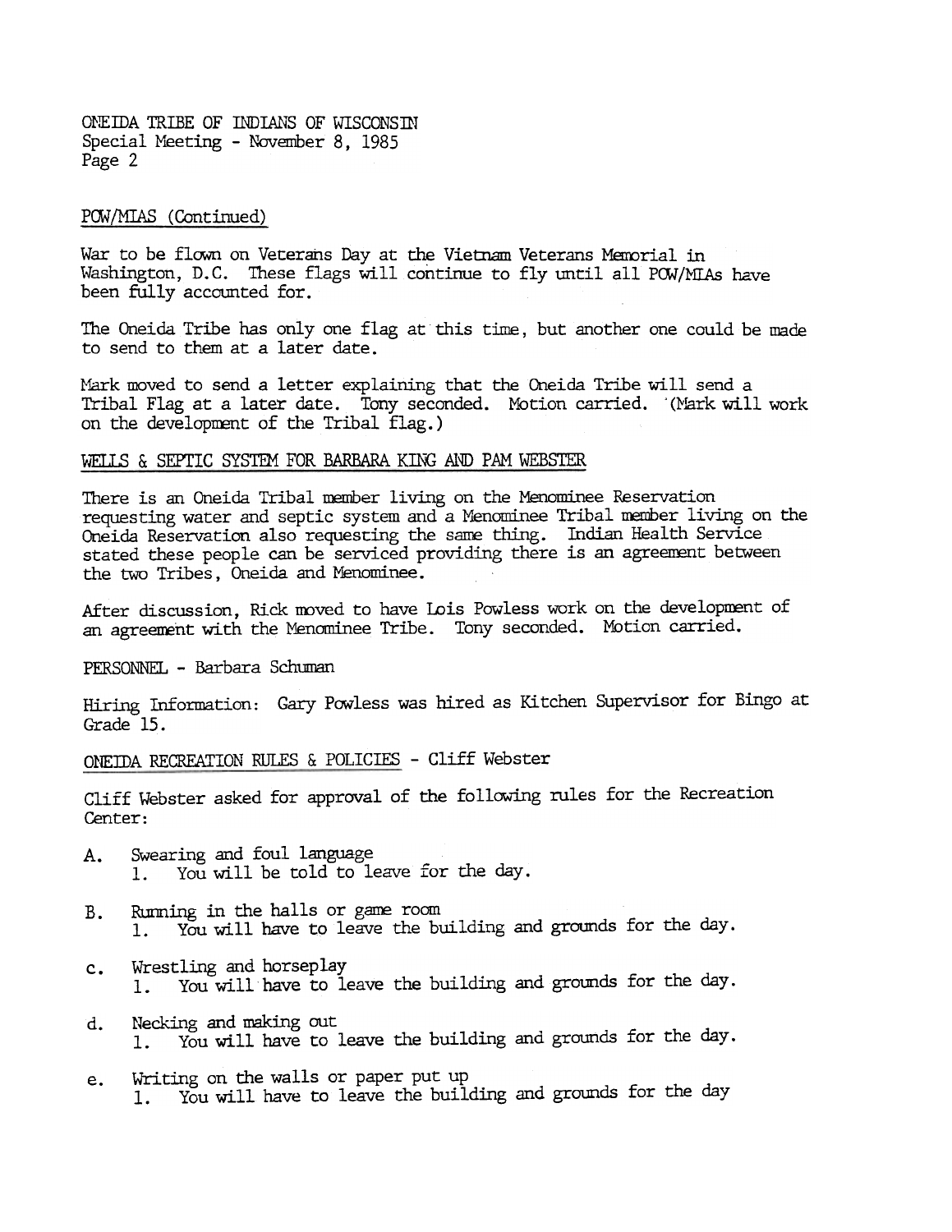ONEIDA TRIBE OF INDIANS OF WISCONSIN Special Meeting - November 8, 1985 Page 3

- f. Snowballs in the winter 1. Anyone caught throwing snowballs in or near the building or at the building will leave for the day.
- Physical abuse, tripping, spitting, kicking  $g$ . 1. You will have to leave for the day from the building and grounds
- Skateboards, roller skates, or hard balls h. 1. You will have to leave for the day.
- i. Clean up work area<br>1. If you don't clean your area up when finished you will not be allowed to use the area the next time.
- Radios 1. We discourage the use or bringing of radios. The only place that they can be used is in the gymnasium.
- Throwing basketballs half court<br>1. If continuously throwing you will be evicted for the day
- The following rules are considered major violations and will be dealt with accordingly: II.
- 
- 
- b. Stealing<br>1. You will be suspended for one week plus you will have to return stolen items or pay the cost of the item.
- c. Disrespect for Recreation Staff<br>1. Evicted for a week plus an
	- 1. Evicted for a week plus an apology will be due the worker shown
	- disrespect.<br>2. If it involves the actual hitting or shoving of a staff member then it can lead to charges filed with District Attorney.
- Use of vehicles on premises in reckless manner<br>1. The sheriffs department will be called.
	-
	- 2. We find out who it is they are suspended from the grounds and the building for one week.
- Drugs or alcohol, possession of drugs or paraphernalia coming onto the grounds, or the giving or selling to others.
	- Suspension of two weeks and the Sheriffs Department called.
	- Recreation Director will also follow up on reporting this to the County Youth Worker.
- 1. We discourage the use or bringing of radios. The only they can be used is in the gymnasium.<br>
I. Throwing basketballs half court<br>
1. If continuously throwing you will be evicted for the c<br>
1. The following rules are con k. Throwing basketballs half court<br>
1. If continuously throwing y<br>
11. The following rules are conside<br>
with accordingly:<br>
2. Fighting<br>
1. You will be suspended for<br>
1. You will be suspended for<br>
1. Evicted for a week plus a. Fighting<br>
1. You will be suspended for one week,<br>
1. You will be suspended for one week<br>
stolen items or pay the cost of the<br>
c. Disrespect for Recreation Staff<br>
1. Evicted for a week plus an apology<br>
disrespect.<br>
1. Ev d. Use of vehicles on premises in reckless manner<br>1. The sheriffs department will be called.<br>2. We find out who it is they are suspended i<br>building for one week.<br>2. Drugs or alcohol, possession of drugs or parapl<br>grounds, e. Drugs or alcohol, possession of drugs or paraphernalia coming onto the grounds, or the giving or selling to others.<br>
1. Suspension of two weeks and the Sheriffs Department called.<br>
Recreation Director will also follow u 2. The second offense will result in a months suspension plus those that are charged, have to have twelve (12) hours of professional counseling before they can return. A letter from the counselor must be received before they can return.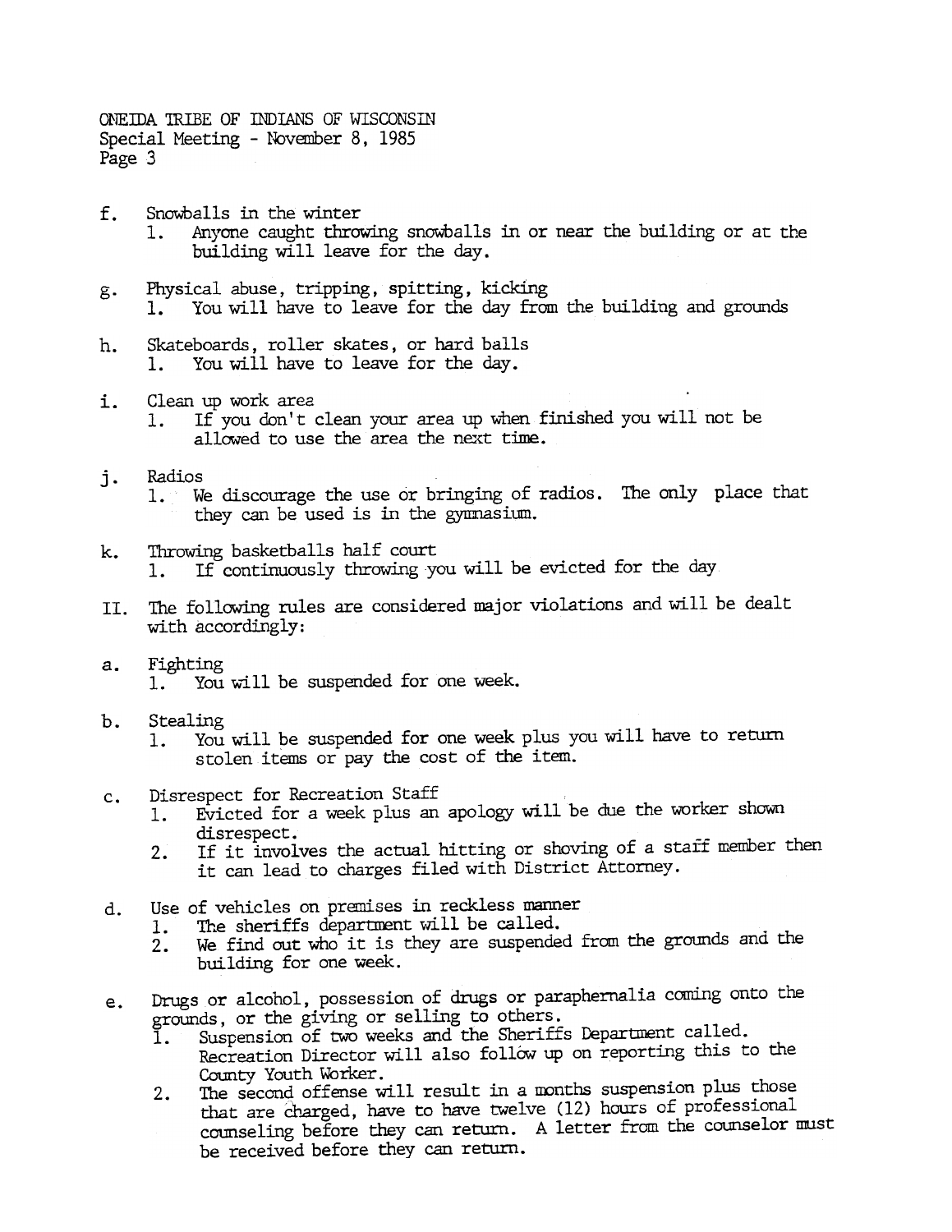ONEIDA TRIBE OF INDIANS OF WISCONSIN Special Meeting - November 8, 1985 Page 4

#### RECREATION (CONTINUED)

Dave moved to approve the Recreation Rules & Policies, Rick seconded. Moti carried.

#### ONEIDA HOUSING AUTHORITY REPORT OF NOVEMBER 6, 1985

Lois moved to approve the report, Tony seconded. Motion carried

Mark moved to have a meeting with the Housing Authority on November 18, 1985 to review the Tribal Ordinance dealing with termination of tenants. Kathy seconded. Mbtion carried.

# TELEPHONE SYSTEM IN THE NORBERT HILL CENTER - Don Wilson

Don presented the problems the Tribe is having with the two telephone systems now operating in the Norbert Hill Center. Don's office has reviewed the proposals and he is recommending NCS-Green Bay, based on the estimated savings per year. Cost of new system and installation is a total of \$41,779.00 at a 2.2 years pay back.

Kathy moved to approve the purchase, Dave seconded Lois opposed. Motion

TRAVEl. REQUEST -Kathy Hughes, Purcell Powless & Lois Powless

Kathy, Purcell and Lois are requesting approval to travel to Adams, WI with the Oneida Housing Board to do an on-site inspection of the company manufacturing the housing units for the 10-8 Three Sisters project.

Tony moved to approve the request, Rick second. Motion carried.

# HEALTH BOARD MINUTES OF OCTOBER 28, 1985

Kathy moved to accept the Minutes, Dave seconded. Motion carried.

PERSONNEL HEARING CONFIDENTIALITY - Sharon Cornelius

The Law Office recommended discussion on the following topics:

Confidentiality Hearings Oneida Tribal Preference Consultation with Tribal Attorneys Personnel Commission

Mark moved to refer this memo from the Law Office to the Sub-committee working on Tribal Confidentiality. Gordon seconded. lfotion carried.

 $\sim$